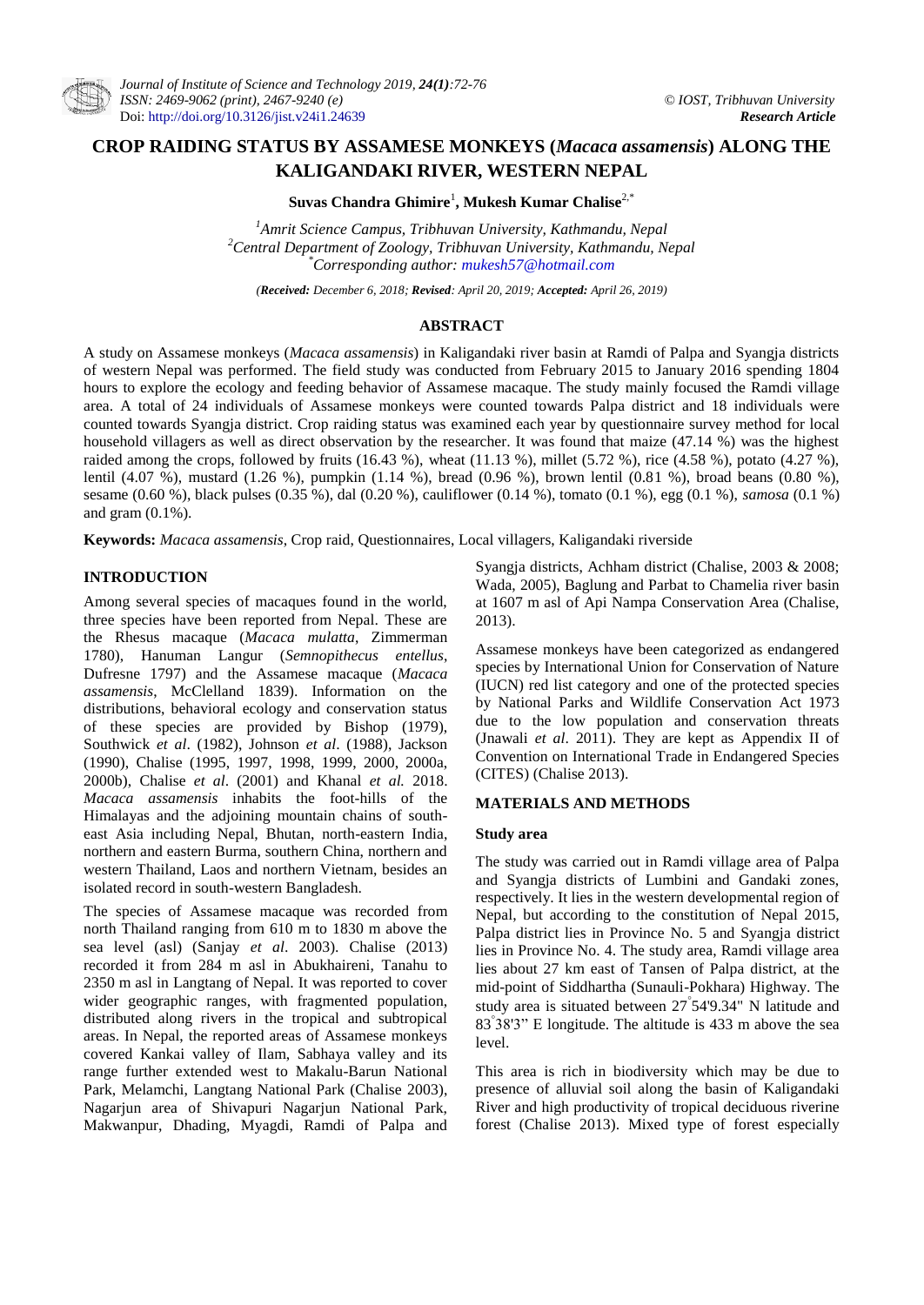tropical deciduous riverine forest, sub-tropical grassland and sub-tropical evergreen forest are the forest types found in the study area.

#### **Methods**

Information on the data of crop raiding were collected each year from local household villagers as per the pre-set questions format as well as by direct observation of the researcher. More than 200 respondents were randomly

selected from the people living around the Ramdi area for this study. The pre-set questionnaires formats were used to get the information on human-monkey conflicts. The respondents were interviewed separately to ensure the independence of the individual response. To minimize the bias, questions were asked to the villagers on the expected production of crops without crop raiding and the amounts of crops after raiding. The data were compiled together and calculated in terms of percentages.



**Fig. 1. Location of study area (Ramdi area) in the map of Nepal**

### **RESULTS**

In this study all the wards of Darlamdanda village development committee and Khanichhap village development committee of Palpa district and Malunga Tunibot village development committee of Syangja district were found affected by monkey species of Rhesus, Langur and Assamese. Among all these wards, Darlamdanda-2, Ramdi village; Darlamdanda-6, Sunadi village; Khanichhap-2, Ramdi village; Khanichhap-2, Bardanda village; Khanichhap-9, Padhari village of Palpa district and Malunga Tunibot-6, Ramdi village of Syangja district were the most affected by the Assamese monkeys. According to 33 respondents of Darlamdanda-2, Ramdi village, a total of 18.98 quintals crop was damaged by the monkeys. The crop damaged in Darlamdanda-6, Sunadi village, according to 25 respondents was recorded 31.15 quintals. It was found 1.97 quintals of crop loss in Khanichhap-2, Ramdi village responded by 8 people. In Khanichhap-2, Bardanda village and in Khanichhap-9, Padhari village, the crop loss was recorded 2.3 quintals and 2.2 quintals, respectively. According to 29

respondents of Malunga Tunibot-6, Ramdi village, the total crop damage by the monkeys was found 42.04 quintals. The highest crop damage due to monkeys was recorded in the crop field of Raj Kumar Shrestha. The total of 11.4 quintals crop was damaged in his field which included 5.4 quintals maize, 1.8 quintals wheat, 1.8 quintals millet, 0.6 quintal fruits, 0.3 quintal lentil, 0.3 quintal broad beans and 1.2 quintals mustard. This huge loss may be due to the proximity of field to the forest being less than 100 m.

The crop loss data were collected to make a generalized scenario of the area and calculated in average percentages. It was found that maize (*Zea mays*) was the highest raided crop, followed by fruits, wheat (*Triticum aestivum*), millet (*Eleusine coracana*), rice (*Oryza sativa*), potato (*Solanum tuberosum*), lentil (*Lens culinaris*), mustard (*Brassica nigra*), pumpkin (*Cucurbita maxima*), bread, brown lentil, broad beans (*Vicia faba*), sesame, black pulses (*Vigna mungo*), dal, cauliflower, tomato (*Lycopersicum esculentum*), egg, *samosa* and gram (*Cicer arietinum*). The percentage of crop raided was calculated as 47.14 %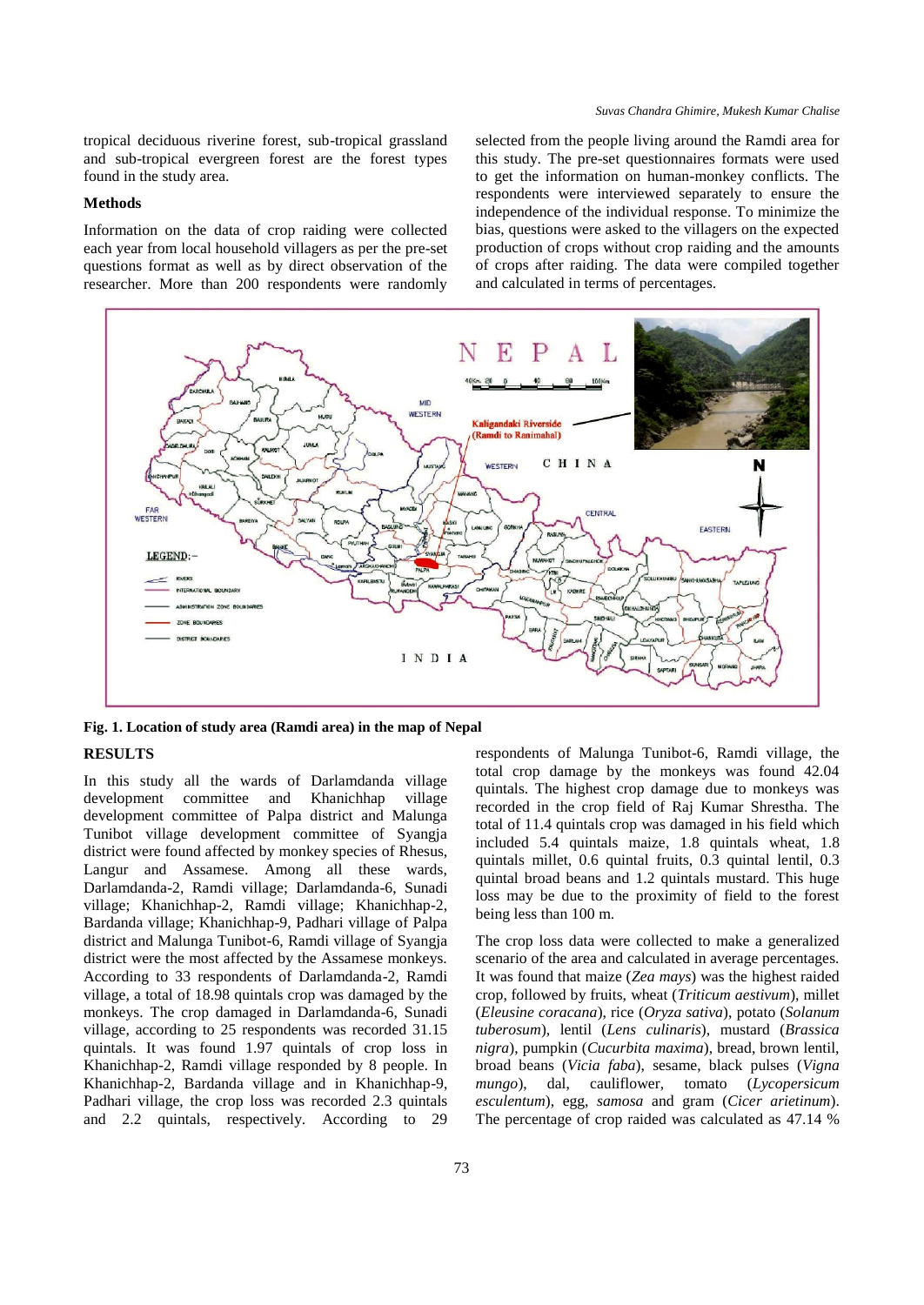maize, 16.43 % fruits, 11.13 % wheat, 5.72 % millet, 4.58 % rice, 4.27 % potato, 4.07 % lentil, 1.26 % mustard, 1.14 % pumpkin, 0.96 % bread, 0.81 % brown lentil, 0.8 % broad beans, 0.6 % sesame, 0.35 % black pulses, 0.2 %

dal, 0.14 % cauliflower, and 0.1 % each of tomato, egg, *samosa* and gram. The percentage of total crop raided was calculated as 30.06% and the average loss of crop items was calculated as 23.62 % (Fig. 2).



**Fig. 2. Percentage of crop raid by Assamese monkeys**

# **DISCUSSION**

Crop damage by the monkey species is very common in Nepal. Upreti (1985) reported that the buckwheat and barley raided by wild animals in Langtang and Rara National Parks. Similarly, Jackson (1990) also recorded the damage to crops by monkeys in the southern boundary of the Makalu-Barun Conservation Area (MBCA). In many parts of the distribution range, anthropogenic habitat alteration has forced the non-human primate into conflict interactions with humans and their livelihood activities, especially through crop raiding (Priston *et al.* 2012). Crop damage caused by raiding primates is one of the most widespread and common examples of humanprimate conflicts in the areas where local people are mainly subsistence farmers (Hill, 1998). When the supply of natural food is not enough, high quality and easily digested human food is a good alternative form of nutrition for primates, which could be the most important cause of the intensity of crop raiding (Khatun *et al.* 2013).

It was recorded the highest percentage of crop damage by monkey species was maize 34.12 % which was followed by potato 23.05 %, rice 12.01 %, fruits 11.68 %, wheat 9.57 %, millet 5.13 %, buckwheat 2.38 % and pulses 2.06 % in Bandipokhara-Palpa of Nepal (Ghimire 2000). Chalise (1997, 1999) recorded that crop depredation proportions in different crops. In his investigation in

Makalu-Barun Conservation Area (MBCA), the highest percentage of damage on maize was 32 %, which followed by potato 24 %, rice 14 %, fruits 12 %, millet 11 %, wheat 4 %, buckwheat 2 % and pulses 1 %. Chalise (2001) recorded that crop loss in Lakuwa village due to monkey species was maize 7.76 % and pulses 4.14 %. During a study in Shiva village, Chalise (2001) noted that crop loss by the monkey species was maize 13.88 %, fruits 41.86 %, rice 19.16 %, wheat 8.97 %. Adhikari *et al.* (2018) recorded the crops raided by monkeys in Ramdi area as maize (35 %), vegetables (20 %), pulses (13 %), fruits  $(13 \%)$ , potato  $(6 \%)$  and rice  $(2 \%)$ . In this study, it was found that highest raided crop by Assamese monkeys was the maize 47.14 % which was followed by fruits 16.43 %, wheat 11.13 %, millet 5.72 %, rice 4.58 %, potato 4.27 %, lentil 4.07 %, mustard 1.26 %, pumpkin 1.14 %, bread 0.96 %, brown lentil 0.81 %, broad beans 0.8 %, sesame 0.6 %, black pulses 0.35 %, dal 0.2 %, cauliflower 0.14 %, tomato 0.1 %, egg 0.1 %, samosa 0.1 % and gram 0.1 %. The highest crop damage was found the maize (47.14 %) and the lowest loss was the tomato (0.1 %) as well as other cooked food items such as egg  $(0.1 \%)$ , samosa  $(0.1 \%)$  and gram  $(0.1 \%)$ . The average loss of crop items was found 23.62 %. The total crop raided percentage was found 30.06 %. Present study shows the highest crop raid maize (47.14 %) in the Kaligandaki river basin as compared to Ghimire (2000),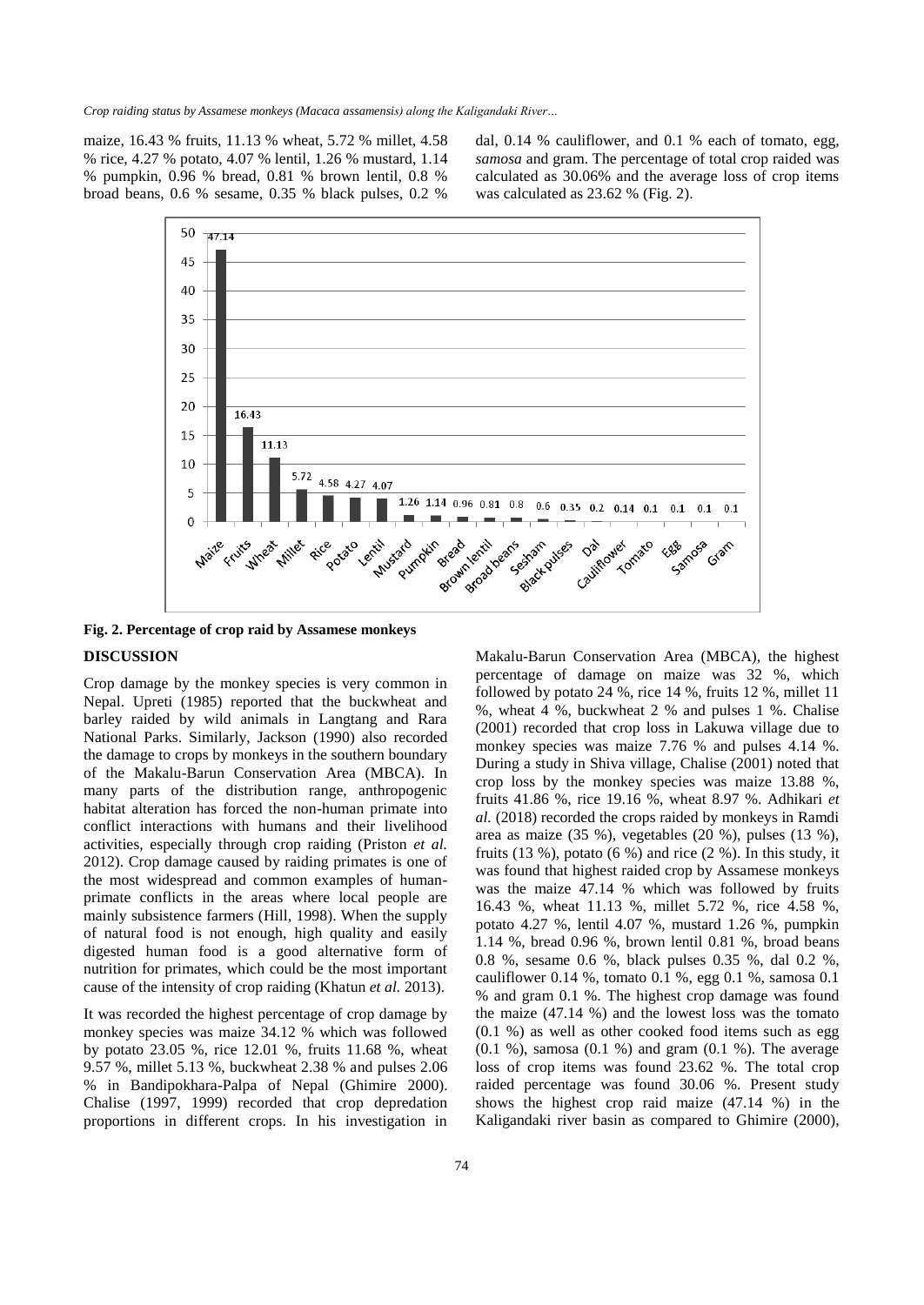Chalise (1997, 1999, 2001) and Adhikari *et al.* (2018), those recorded low crop loss in Bandipokhara, Palpa, Makalu-Barun Conservation area (MBCA) and Ramdi, respectively. The main reasons for these differences are due to less availability of natural food plants for the monkeys and destruction of their habitats (constructing Kaligandaki corridor) which tends to move the monkeys to the human settlements and crop fields to raid the crops.

The frequency of crop raiding is affected by the availability of natural food as well as number of individuals of the monkeys in the area. Crop raiding is an essential component of the ecology of primates inhabiting human settlements (Naughton-Treves *et al.* 1998) but it is likely to minimize the tolerance of subsistence farmers towards conservation of such crop-raider threatened primate species (Khatun *et al.* 2013). This fact may be useful in predicting the vulnerability of the Assamese monkey survival in Kaligandaki riverside area. Artificial provisioning causes changes in the diet, home range and habitat and even the behavior of the monkey (Southwick *et al.* 1976). In Ramdi area monkeys are habituated to human because of provisioning of foods, therefore their diet, home range, habitat and behavior are also changed. Most of the respondents believe the scarcity of food, increase in monkey population, loss of habitat, behavioral changes of monkeys due to artificial provisioning by Hindu Pilgrims etc. are the major causes of monkeys turning into crop-raiders. Monkeys living in the habitat with fewer wild food resources are more likely to utilize human settlements and areas around them with dependence on crop foods (Yamada & Muroyama 2010). The food provided by the Hindu Pilgrims in temple areas of Ramdi might have caused behavioral changes and increased their dependence to provisioned food rather than foraging from the wild. The food supplied in the temples may not be enough and to meet the nutrients requirement the monkeys enter the crop fields, orchards or even the grain storage houses instead of foraging the wild food, which increase the conflicts with local people. Crop raiding by monkey species is one of the serious problems in the village area (Chalise 1997). Although they raid the crops, they also help in dispersal of wild seeds in the forest (Chalise 1999). Monkeys raid the crops, mainly due to the scarcity of wild edible foods and reduction of their habitat. Such situation forces them to survive on human crop field and settlements. The detail assessment of the habitat quality and its management would minimize the human-monkey conflicts and it will be helpful in conservation of the endangered and protected Assamese monkey species along the Kaligandaki riverside of western Nepal.

# **CONCLUSION**

The highest raided crop by Assamese monkeys was maize (47.14 %) along the Kaligandaki river basin of western Nepal. Crop damage by the monkey species is a common problem in the mid-hills of Nepal. Monkeys raid crops, mainly due to the scarcity of wild edible foods and reduction of habitat. Human-monkey conflict in Ramdi area was found to be a serious social problem which may be due to the proximity of forest to the settlements, artificial provisioning, availability of palatable crops and abundance of safe hiding sites on the rocky outcrops on the bank of Kaligandaki River. Under a systematic management scheme, we should educate people on the importance of wildlife including the endangered and protected Assamese monkey species of Nepal.

### **ACKNOWLEDGEMENTS**

We would like to acknowledge sincerely to Prof. Dr. Tej Bahadur Thapa, Head of Department, Central Department of Zoology, Tribhuvan University, Kirtipur and the members of research committee for their kind cooperation. We are greatly indebted to our field helpers and local villagers of Kaligandaki riverside for their invaluable assistance during our field work. The respondents of the questionnaire survey are greatly acknowledged for providing the valuable information.

### **REFERENCES**

- Adhikari, K., Khanal, L. and Chalise, M.K. 2018. Status and effects of food provisioning on ecology of Assamese monkey (*Macaca assamensis*) in Ramdi area of Palpa, Nepal. *Journal of Institute of Science and Technology* **22**(2): 183-190.
- Bishop, N.H. 1979. Himalayan langurs: temperate colobines. *Journal of Human Evolution-USA* **8**: 251- 281.
- Chalise, M. K. 1998. *Study of Assamese monkeys (Macaca assamensis) in Makalu-Barun conservation area, Nepal*. A research report submitted to Conservation International, Washington DC, USA.
- Chalise, M.K. (2013). Fragmented primate population of Nepal. In: Marsh, L.K. and Chapman, C.A. (eds) *Primates in Fragments: Complexity and Resilience, Developments in Primatology: Progress and Prospects*, pp. 329-356.
- Chalise, M.K. 1995. *Comparative study of feeding ecology and behavior of male and female Langurs* (*Presbytis entellus*). PhD Thesis, Central Department of Zoology, Tribhuvan University, Kirtipur, Nepal.
- Chalise, M.K. 1997. Monkeys from Makalu-Barun Conservation Area (MBCA). *NAHSON Bulletin* **7**(1- 4): 30-34.
- Chalise, M.K. 1999. Some behavioral and ecological aspects of Assamese monkeys (*Macaca assamensis*) in Makalu-Barun area, Nepal. *Journal of Institute of Science and Technology* **1**: 85-90.